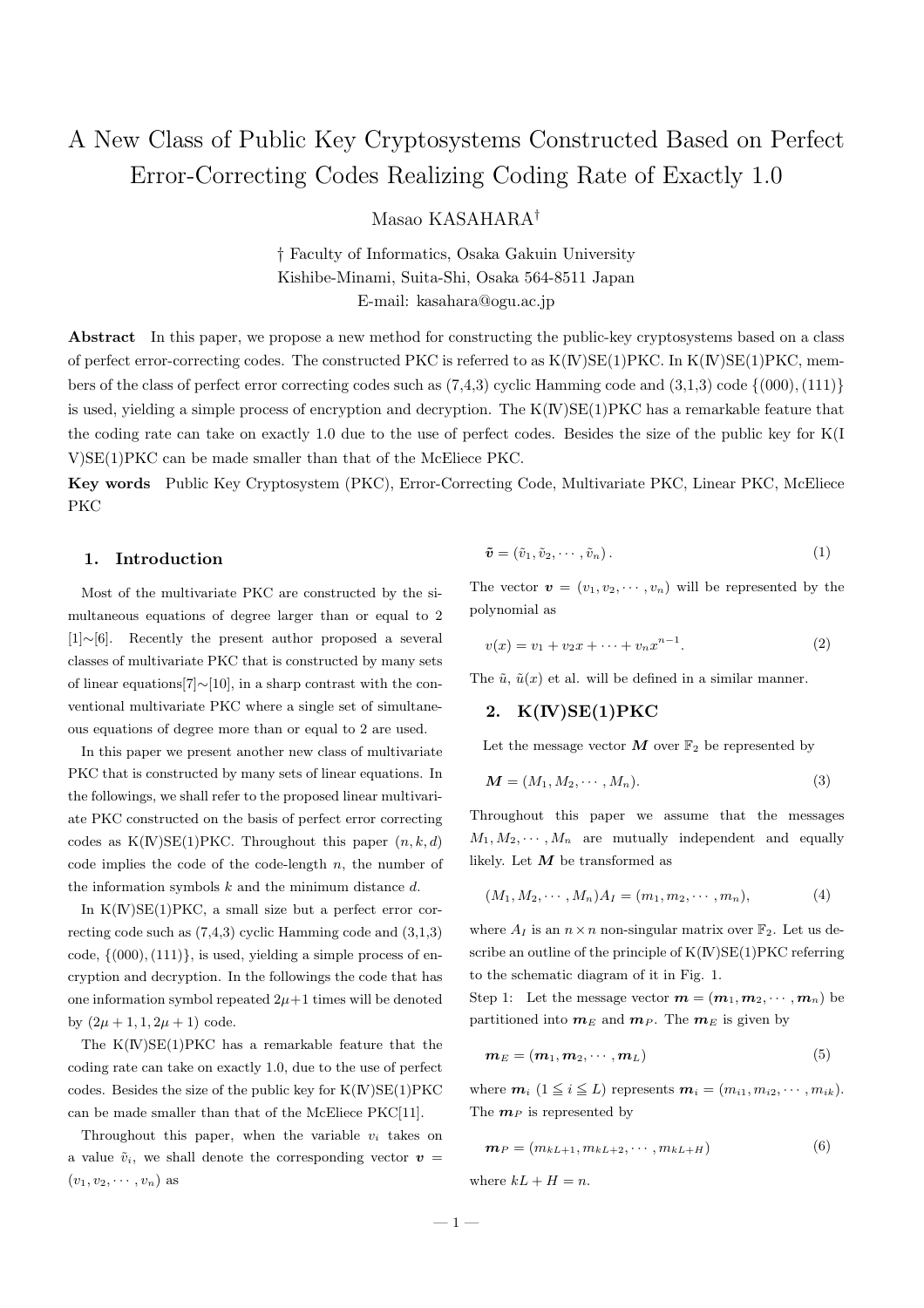

Fig. 1 Principle of K(IV)SE(1)PKC

Step 2: The message  $m_P$  is publicized.

Step 3: The component of  $m_E$ ,  $m_i$ , is encoded to a code word of an error correcting code as

$$
\mathbf{w}_i = (d_{i1}, d_{i2}, \cdots, d_{ig}, m_{i1}, m_{i2}, \cdots, m_{ik}) \ (i = 1, 2, \cdots, L),
$$
\n(7)

where  $d_{i1}, d_{i2}, \cdots, d_{ig}$  are the check symbols. Step 4: The message  $m_P$  is transformed as

$$
(m_{kL+1}, m_{kL+2}, \cdots, m_{kL+H})A_{II} = (\lambda_1, \lambda_2, \cdots, \lambda_L),
$$
\n(8)

where  $\lambda_i$  is represented by  $\lambda_i = (\lambda_{i1}, \lambda_{i2}, \cdots, \lambda_{i,k+g})$  $(i = 1, 2, \cdots, L).$ 

Step 5: The word  $u_i$  is constructed as

$$
\boldsymbol{u}_i = \boldsymbol{w}_i + \boldsymbol{\lambda}_i \ (i = 1, 2, \cdots, L). \tag{9}
$$

Step 6: Errors  $e_1, e_2, \dots, e_L$  are substituted by the additional messages  $M_{n+1}, M_{n+2}, \cdots, M_{n+A}$  when an improvement of the coding rate is required.

Remark 1: As we assume that the message  $M_1, M_2, \cdots, M_n$ are mutually independent and equally likely. In other words we assume that the following relation holds on the conditional entropy:

$$
H(M_1, M_2, \cdots, M_n | m_{kL+1}, m_{kL+2}, \cdots, m_{kL+H})
$$
  
=  $n - H$  (bits). (10)

We shall see that in K(IV)SE(1)PKC,  $n-H$  takes on a sufficiently large value. For instance, in Example 1,  $n - H$  takes on an extremely large value of 288 bits.  $\Box$ 

Let us present the following problem:

Problem 1: Construct a new class of PKC based on K(I V)SE(1)PKC under the following conditions:

(C1) Using of a code of small size perfect codes such as (3,1,3) code, (7,4,3) cyclic Hamming code.

(C2) Coding rate of exactly 1.0.

(C3) Smaller size of the public key compared with that of the McEliece PKC using Goppa codes presented in 1977.  $\Box$ 

### 3. Solution A to Problem 1

# 3. 1 Solution A based on (7,4,3) cyclic Hamming code

Let the i-th component of  $m_E, m_i$ , be encoded to the code word of (7,4,3) cyclic Hamming code as

$$
m_i(x)x^3 = d_{i1} + d_{i2}x + d_{i3}x^2 \mod (1 + x + x^3).
$$
 (11)

The code word  $w_i$  can be represented by

$$
\mathbf{w}_i = (d_{i1}, d_{i2}, d_{i3}, m_{i1}, m_{i2}, m_{i3}, m_{i4}). \tag{12}
$$

Letting  $A_{III}$  be an  $H \times 7L$  matrix over  $\mathbb{F}_2$ , the message  $m_P$ is transformed as

$$
(m_{4L+1},\cdots,m_{4L+H})A_{III}=(\lambda_1,\lambda_2,\cdots,\lambda_L)
$$
 (13)

where  $\lambda_i$  is

$$
\lambda_i = (\lambda_{i1}, \lambda_{i2}, \cdots, \lambda_{i7}), \ (i = 1, 2, \cdots, L). \tag{14}
$$

Let  $u_i$  be defined as

$$
\boldsymbol{u}_i = \boldsymbol{w}_i + \boldsymbol{\lambda}_i \ (i = 1, 2, \cdots, L), \tag{15}
$$

where we let  $u_i$  be represented by

$$
\mathbf{u}_i = (u_{i1}, u_{i2}, \cdots, u_{i7}), \ (i = 1, 2, \cdots, L). \tag{16}
$$

$$
\begin{array}{cccc}\n\text{Public Key} & : & \{m_{4L+1}, \cdots, m_{4L+H}\}, \{\mathbf{u}_i\}. \\
\text{Secret Key} & : & A_I, A_{II}, \{\lambda_i\}.\n\end{array}
$$

### 3. 2 Encryption

The ciphertext  $C$  is given by

$$
\mathbf{C} = (\tilde{\mathbf{m}}_P, \tilde{\mathbf{u}}_1 + \tilde{\mathbf{e}}_1, \tilde{\mathbf{u}}_2 + \tilde{\mathbf{e}}_2, \cdots, \tilde{\mathbf{u}}_L + \tilde{\mathbf{e}}_L),
$$
(17)

where  $\tilde{e}_i$  is a single error randomly generated at the sending end. Because the  $u_{ij}$   $(i = 1, \dots, L; j = 1, \dots, k)$  and  $m_i$   $(i = 4L + 1, \dots, 4L + H)$  are the linear equations of the message variables  $M_1, M_2, \cdots, M_n$ , the encryption can be performed very fast.

### 3. 3 Decryption

The decryption can be performed as follows: Step 1: Given the ciphertext:

$$
\mathbf{C} = (\tilde{\mathbf{m}}_P, \tilde{\mathbf{u}}_1, \tilde{\mathbf{u}}_2, \cdots, \tilde{\mathbf{u}}_L),\tag{18}
$$

 $\tilde{\lambda}_1, \tilde{\lambda}_2, \cdots, \tilde{\lambda}_L$  can be derived from Eq.(13), as  $\tilde{\boldsymbol{m}}_P A_{III} =$  $(\tilde{\pmb{\lambda}}_1, \tilde{\pmb{\lambda}}_2, \cdots, \tilde{\pmb{\lambda}}_L).$ 

Step 2:  $\tilde{\boldsymbol{w}}_i + \tilde{\boldsymbol{e}}_i$  is given by

$$
\tilde{\boldsymbol{u}}_i + \tilde{\boldsymbol{\lambda}}_i = \tilde{\boldsymbol{w}}_i + \tilde{\boldsymbol{e}}_i \ (i = 1, 2, \cdots, L). \tag{19}
$$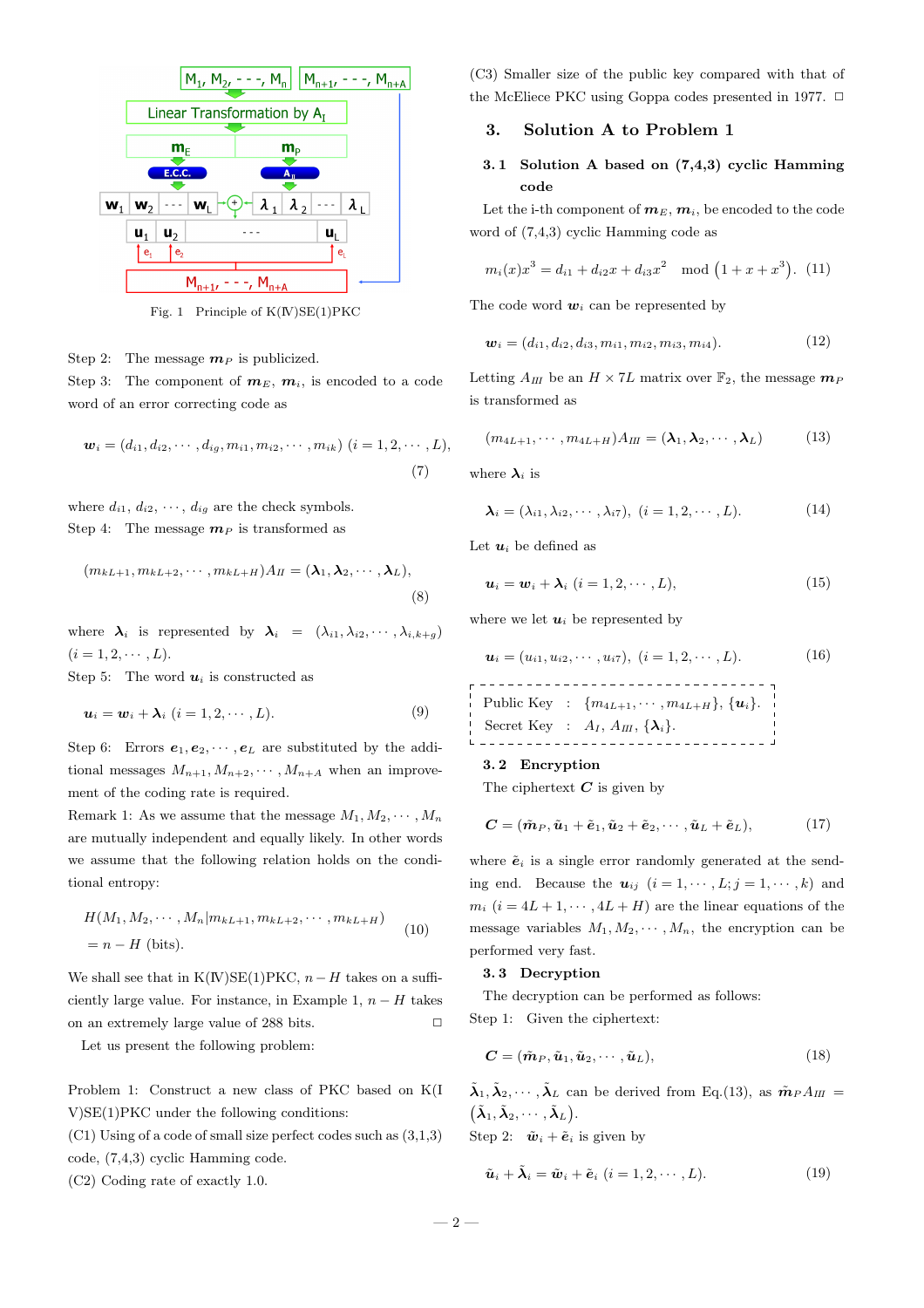Step 3:  $\tilde{\boldsymbol{w}}_i + \tilde{\boldsymbol{e}}_i$  is the received word of (7,4,3) cyclic Hamming code. The single error  $\tilde{\mathbf{e}}_i$  can be decoded correctly, yielding  $m_E$ .

Step 4: The message  $\tilde{M}$  is decoded as

$$
(\tilde{\boldsymbol{m}}_E, \tilde{\boldsymbol{m}}_P) A_I^{-1} = (\tilde{M}_1, \tilde{M}_2, \cdots, \tilde{M}_n).
$$
 (20)

The decryption can be performed by

(1) Linear transformations by  $A_{III}$  and  $A_I^{-1}$ ,

(2) Single error correction for (7,4,3) cyclic Hamming code. We see that the decryption is simple and can be performed very fast.

### 3. 4 Example

In the followings let us present an example where no single error is replaced by information symbols. Let us define the several symbols.

 $N_E$ : Total number of equations.

 $N_V$ : Total number of variables.

 $S_{PK}$  : Size of public key.

 $\rho$  : Coding rate.

Example 1:  $H = 80$  and  $L = 72$ .

 $N_E$ ,  $N_V$ ,  $S_{PK}$  and  $\rho$  are given as

 $N_E = H + 7L = 584,$  (21)

$$
N_V = n = 4L + H = 368,\t(22)
$$

$$
S_{PK} = N_E \cdot N_V = 215 \text{ Kbit}
$$
 (23)

and

$$
\rho = \frac{N_V}{N_E} = 0.727,\tag{24}
$$

respectively.  $\Box$ 

We see that the size of the public key is smaller than 524 Kbit of the McEliece PKC and the coding rate is higher than that of McEliece PKC. It should be noted here that, although any error can be replaced by a message symbol without deterionating the security, no error symbol is replaced by the message symbol, yielding the coding rate  $\rho$  of less than 1.0.

### 3. 5 Security considerations

From the given ciphertext, the components of  $(\tilde{m}_{4L+1}, \dots,$  $\tilde{m}_{4L+H}$ ) are given under the condition of Eq.(10). Thus the most powerful attack on  $K(\mathbb{N})SE(1)PKC$  would be the following attack:

Attack I: Given the ciphertext, Attack I estimates 4 errorfree symbols from the given  $c_i$ ,  $(i = 1, 2, \dots, L)$ .

As in Example 1, let us assume that  $H$  and  $L$  are given by

 $H = 80$  (25)

$$
L = 72\tag{26}
$$

respectively.

Let  $P_\mu$  $(C_{\rm EST})$  be the probability that  $\mu$  error-free symbols are chosen correctly from the given  $c_i$ . The probability  $P_4(C_{\text{EST}})$  is given by

$$
P_4(C_{\text{EST}}) = \frac{{}_6C_4}{{}_7C_4} = \frac{3}{7}.
$$
 (27)

The probability that the correct estimation can be performed for all of the  $c_i$ s is given by

$$
[P_4(C_{\text{EST}})]^L = \left(\frac{3}{7}\right)^{72} = 3.20 \times 10^{-27},\tag{28}
$$

sufficiently small value. We thus conclude that K(I V)SE(1)PKC is secure against the Attack I.

Attack II: Given the ciphertext, Attack II discloses the message  $\tilde{m}_i$  using the decoding table of a very small size of  $2^7(4+7) = 1408$  bits.

The  $w_i$  takes on only  $2^4$  values. However, as  $\lambda_i$  is added on  $w_i, u_i = w_i + \lambda_i$  takes on all the  $2^7$  values equally likely. Consequently  $K(\mathbb{N})SE(1)PKC$  is secure against the Attack II. In other words, the components of  $\lambda_i$  are the random linear combination of  $M_1, M_2, \cdots, M_n$ . Consequently  $u_i$  takes on one of the  $2^7$  values equally likely, although  $w_i$  takes on one of the only  $2^4$  values. We thus see that  $K(\mathbb{N})SE(1)PKC$ is invulnerable against Attack II.

### 3. 6 Realization of coding rate 1.0

Let us append an additional message sequence  $M_A$  =  $(M_{n+1}, M_{n+2}, \cdots, M_{n+3L})$  to the original message M. It should be noted that when the message variables are mutually independent and equally likely, any error symbol  $e_i$  can be substituted by an additional meesage  $M_i^A$  =  $(M_{i1}, M_{i2}, M_{i3})$ , yielding an improvement of the coding rate. Let us define Substitution A in the following:

Substitution A: In Substitution A,  $M_i^A$  is read as the natural binary number. For example, when  $M_i^A = (011)$ ,  $M_i^A$  is read as  $\left| \mathbf{M}_i^A \right| = 3$ . With this transformation  $\mathbf{M}_i^A$  is substituted by an error  $x^{\vert M^A_i \vert -1}$  for  $1 \leq \vert M^A_i \vert$ stituted by an error  $x \vert M_i^A \vert^{-1}$  for  $1 \leq \vert M_i^A \vert \leq 7$ . For  $|\mathbf{M}_i^A|=0, e_i$  takes on the value 0.

With this Substitution A, the coding rate of exactly 1.0 is which also substituted  $\Gamma$ , the country rate of exactly 1.6 is<br>achieved. However in this case the probabilities  $P_\mu(C_{\rm EST})$ and  $[P_\mu]$  $(C_{\text{EST}})^{L}$  take on larger values. Namely,

$$
P_4(C_{\text{EST}}) = \frac{1}{2} \tag{29}
$$

and

$$
[P_4(C_{\text{EST}})]^L = \left(\frac{1}{2}\right)^{72} = 2.11 \times 10^{-22},\tag{30}
$$

a little larger value than  $3.2 \times 10^{-27}$  given by Eq.(28).

 $-3-$ 

and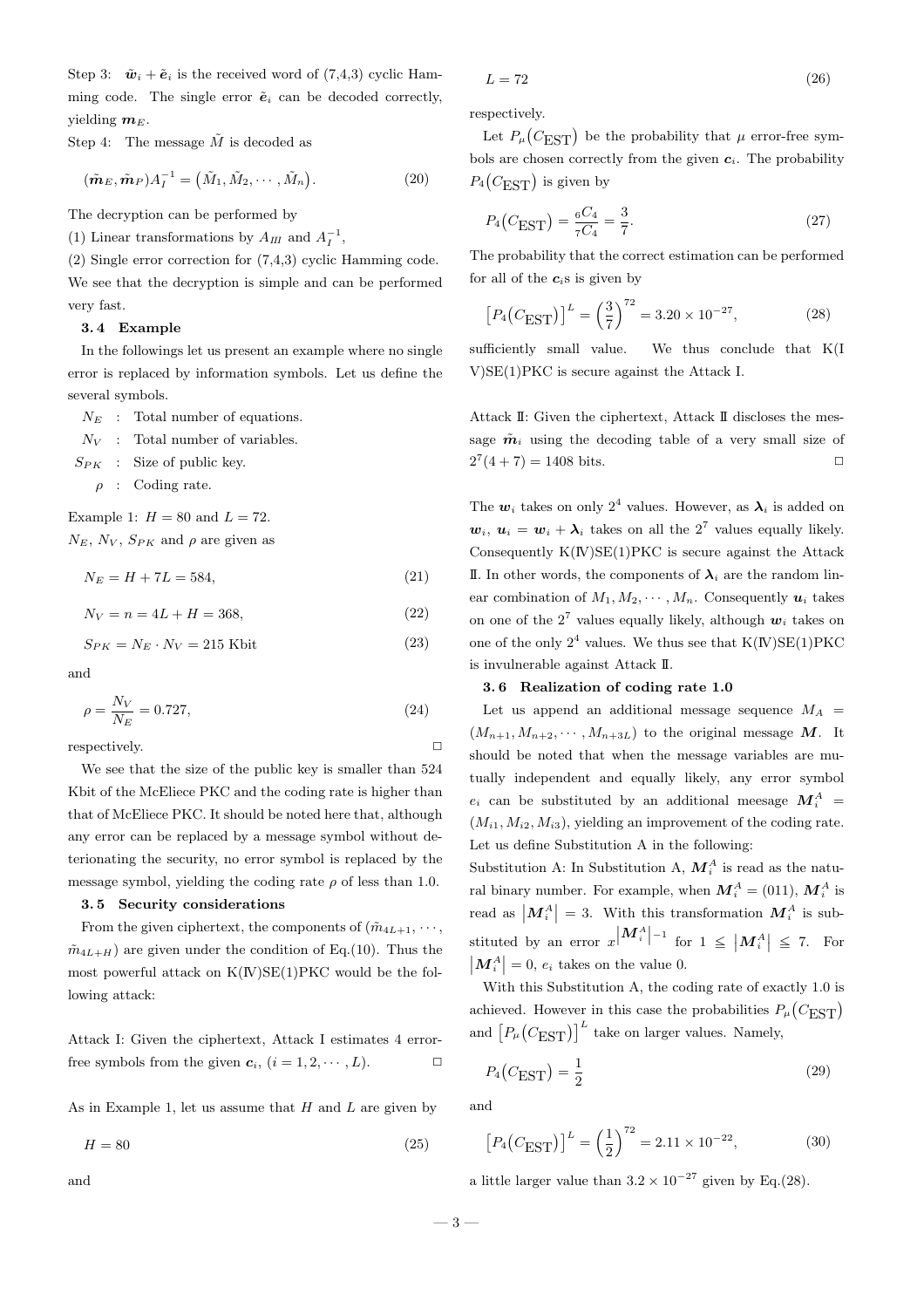# 4. Solution B to Problem 1, based on (3,1,3) code

In this and the following sections, we assume that Substitution A is applied, yielding the coding rate of 1.0.

In an exactly similar manner as in Solution A, a simpler scheme can be constructed based on (3,1,3) code, the smallest error correcting code over  $\mathbb{F}_2$ . Let the i-th component of  $m<sub>E</sub>, m<sub>i</sub>$ , be encoded to the code word of  $(3,1,3)$  code as

$$
m_i x^2 = d_{i1} + d_{i2} x \mod (1 + x + x^2).
$$
 (31)

The code word  $w_i$  is given by

$$
\boldsymbol{w}_i = (d_{i1}, d_{i2}, m_i). \tag{32}
$$

Letting  $A_N$  be an  $H \times 3L$  matrix over  $\mathbb{F}_2$ , the message  $m_P$ is transformed as

$$
(m_{L+1}, m_{L+2}, \cdots, m_{L+H})A_N = (\lambda_1, \lambda_2, \cdots, \lambda_L),
$$
 (33)

where  $\lambda_i$  is

$$
\lambda_i = (\lambda_{i1}, \lambda_{i2}, \lambda_{i3}). \tag{34}
$$

Example 2:  $H = 80$  and  $L = 210$ .

The probabilities  $P_1$  $(C_{\text{EST}})$  and  $[P_1]$  $(C_{\text{EST}})^{L}$  are given by

$$
P_1(C_{\text{EST}}) = \frac{{}_2C_1}{^3C_1} \cdot \frac{2}{3} + \frac{1}{4} = \frac{3}{4}
$$
 (35)

and

$$
[P_1(C_{\text{EST}})]^L = \left(\frac{3}{4}\right)^{210} = 5.79 \times 10^{-27} \tag{36}
$$

respectively.

The  $N_E$ ,  $N_V$ ,  $S_{PK}$  and  $\rho$  are given by

 $N_E = H + 3L = 710,$  (37)

 $N_V = n = H + L = 290,$  (38)

$$
S_{PK} = N_E \cdot N_V = 205.9 \text{ K bit},\tag{39}
$$

respectively.

We see that the size of public key is shortened by a factor of about 2.5 compared with that of McEliece PKC.

# 5. Solution C to Problem 1, based on (23,12,7) Golay code

One of the most well known perfect codes would be the  $(23,12,7)$  Golay code. We shall construct  $K(\text{IV})\text{SE}(1)\text{PKC}$ based on (23,12,7) Golay code.

Example 3:  $H = 80$ ,  $L = 26$ . In a similar manner as in Example 0.  $H = 0.0$ ,  $B = 20$ . In a similar manner as<br>Example 1,  $P_{12}(C_{\text{EST}})$  and  $[P_{12}(C_{\text{EST}})]^L$  are given as

$$
P_{12}\left(C_{\text{EST}}\right) = \frac{{}_{20}C_{12}}{{}_{23}C_{12}} \cdot \frac{2^{12} - 1}{2^{12}} + \frac{1}{2^{12}} = 0.093\tag{40}
$$

and

$$
[P_{12}(C_{\text{EST}})]^{26} = 1.93 \times 10^{-27}.
$$
 (41)

The  $N_E$ ,  $N_V$  and  $S_{pk}$  are given by

$$
N_E = 678,\t(42)
$$

$$
N_V = 392\tag{43}
$$

and

$$
S_{pk} = 265.8 \text{K bit},\tag{44}
$$

respectively.  $\Box$ 

# 6. Solution D to Problem 1, based on  $(11,5,5)$  Golay code over  $\mathbb{F}_3$

In this section, we shall present  $(11,5,5)$  Golay code, the perfect code over  $\mathbb{F}_3$ .

Example 4:  $H = 50, L = 48.$ The probabilities  $P_5$  $\overline{C_{\text{EST}}}$  and  $\overline{P_5}$  $(C_{\text{EST}})^{L}$  are given by

$$
P_5(C_{\text{EST}}) = \frac{{}_{9}C_5}{{}_{11}C_5} \cdot \frac{3^5 - 1}{3^5} + \frac{1}{3^5} = 0.276 \tag{45}
$$

and

$$
[P_5(C_{\text{EST}})]^{48} = (0.276)^{48} = 1.38 \times 10^{-27},\tag{46}
$$

respectively.

The  $N_E$ ,  $N_V$ , and  $S_{pk}$  are given by

$$
N_E = 578,\t\t(47)
$$

$$
N_V = 290,\t\t(48)
$$

and

 $S_{pk} = 167.2 \text{K} \text{ bit},$  (49)

respectively.  $\Box$ 

We see that the size of the public key is smaller than that of the McEliece PKC by a factor of about 3.

# 7. Solution E to Problem 1, based on  $(2\mu+1,1,2\mu+1)$  code

Example 5:  $\mu = 3$ ,  $H = 80$ ,  $L = 210$ .

In a similar manner as in the previous sections, the  $P_1$  $(C_{\text{EST}}), [$  $P_1$  $(C_{\text{EST}})^L$ ,  $N_E$ ,  $N_V$ , and  $S_{pk}$  are given by

$$
P_1(C_{\text{EST}}) = \frac{3}{4} \tag{50}
$$

$$
[P_1(C_{\text{EST}})]^{210} = 5.79 \times 10^{-29}
$$
 (51)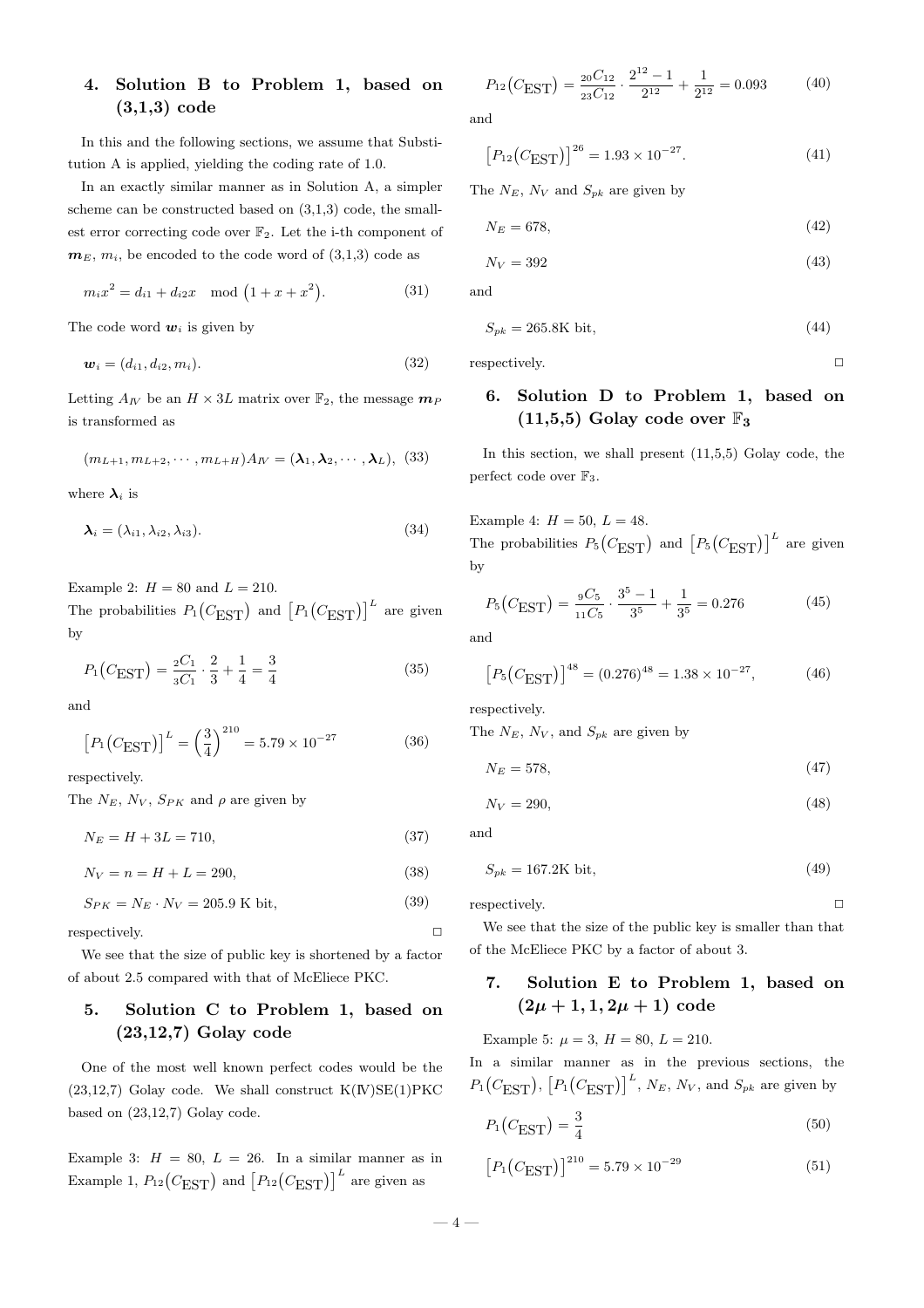$$
N_E = 1550\tag{52}
$$

 $N_V = 290$  (53)

and

 $S_{pk} = 449.5 \text{K} \text{ bit}$  (54)

respectively.  $\Box$ 

We see that 6 information symbols can be replaced by errors on each  $u_i$  as the relation  ${}_{7}C_0 + {}_{7}C_1 + {}_{7}C_2 + {}_{7}C_3 = 2^6$ holds.

It is easy to see that the size of the public key increases as  $\mu$ increases under the condition that  $[P_1]$  $(C_{\text{EST}})^{\mu}$  is required to take on approximately  $10^{-28}$ .

# 8. Conclusion

We have presented  $K(\mathbb{N})SE(1)PKC$  based on the members of the class of perfect codes. It would be remarkable that K(I V)SE(1)PKC is able to achieve the coding rate of exactly 1.0 due to the use of perfect codes.

It would be easy to devise the digital signature scheme for  $K(N)SE(1)PKC$  as our scheme realizes the coding rate of exactly 1.0.

It seems that the use of  $(3,1,3)$  code,  $\{000, 111\}$ , is most desirable due to the following reason:

• The size of public key takes on the smallest value among K(IV)SE(1)PKC constructed using perfect codes over  $\mathbb{F}_2$ .

• Decryption can be made very simple as it is the most simple error correcting code.

The author is thankful to the support of SCOPE.

### References

- [1] M.Kasahara and R.Sakai, "A Construction of Public Key Cryptosystem for Realizing Ciphertext of size 100 bit and Digital Signature Scheme", IEICE Trans. Vol. E87-A, 1, pp.102-109, (2004-01).
- [2] M.Kasahara and R.Sakai, "A Construction of Public Key Cryptosystem Based on Singular Simultaneous Equations", IEICE Trans. Vol. E88-A, 1, pp.74-79, (2005-01).
- [3] M.Kasahara, "New Classes of Public Key Cryptosystem Constructed on the Basis of Multivariate Polynomials and Random Coding - Generalization of  $K(III)RSE(g)PKC -$ ", Technical Report of IEICE, ISEC 2007-118, pp.41-47, (2007- 12).
- [4] N. Koblitz, "Algebraic Aspect of Cryptography", Springer Verlag, Berlin Heidelberg.
- [5] T.Mastumoto and H.Imai, "Public Quadratic Polynomial-Tuples for Efficient Signature - Verification and Message-Encryption", Advances in Cryptology, Eurocrypt'88, Springer-Verlag, pp.419-453, (1988).
- [6] S.Tsujii, A.Fujioka and Y. Hirayama, "Generalization of the public-key cryptosystem based on the difficulty of solving a system of non-linear equations", IEICE Trans. Vol.1 J-72-A, 2, pp.390-397, (1989-02).
- [7] M.Kasahara, "Construction of New class of Linear Multivariate Public Key Cryptosystem - Along With a Note on the Number 9999990 and its Application", Technical Report

of IEICE, ISEC 2009-44 (2009-09).

- [8] M.Kasahara, "Linear Multivariate Cryptosystem Constructed on the Basis of Probabilistic Structure", 2009 JSIAM Annual Meesing, Osaka, (2009-09).
- [9] M. Kasahara, "New Classes of Public Key Cryptosystems Constructed Based on Error-Correcting Codes and Probabilistic Structure", Technical Report of IEICE , ISEC 2009- 134 (2010-03).
- [10] M. Kasahara, "A Construction of New Class of Linear Multivariate Public Key Cryptosystem Constructed Based on Error Correcting Codes", Technical Report of IEICE , ISEC 2009-135 (2010-03).
- [11] R.McEliece, "A Public-Key Cryptosystem Based on Algebraic Coding Theory", DSN Progress Report, 42-44, 1978.

# Appendix

# 1. Solution F to Problem 1, based on (7,4,3) cyclic Hamming code

We present another type of solution, Solution D, to Problem 1. From  $m_i = (m_{i1}, m_{i2}, m_{i3}, m_{i4})$ , we obtain  $m_i^{(1)}$  as

$$
\mathbf{m}_i^{(1)} = (m_{i4}, m_{i3}, m_{i2}, m_{i1})
$$
 (A·1)

Let  $m_i^{(1)}$  be encoded to the code word of  $(7,4,3)$  cyclic Hamming code as

$$
m_i^{(1)}x^3 = d_{i1}^{(1)} + d_{i2}^{(1)}x + d_{i3}^{(1)}x^2 \mod (1 + x + x^3).
$$
\n(A.2)

Let  $d_i$  and  $d_i^{(1)}$  be

$$
\mathbf{d}_i = (d_{i1}, d_{i2}, d_{i3}) \tag{A-3}
$$

and

$$
\boldsymbol{d}_{i}^{(1)} = \left(d_{i1}^{(1)}, d_{i2}^{(1)}, d_{i3}^{(1)}\right) \tag{A-4}
$$

respectively.

Let  $w_i$  and  $w_i^{(1)}$  be given by

$$
\mathbf{w}_i = (d_{i1}, d_{i2}, d_{i3}, m_{i1}, m_{i2}, m_{i3}, m_{i4})
$$
 (A-5)

and

$$
\boldsymbol{w}_i^{(1)} = \left(d_{i1}^{(1)}, d_{i2}^{(1)}, d_{i3}^{(1)}, m_{i1}, m_{i2}, m_{i3}, m_{i4}\right), \tag{A-6}
$$

respectively. It should be noted that  $w_i^{(1)}$  is, in general, not a code word. The vector  $u_i$  and  $u_i^{(1)}$  are given by

$$
u_i = w_i + \lambda_i \tag{A-7}
$$

and

$$
\boldsymbol{u}_i^{(1)} = \boldsymbol{w}_i^{(1)} + \boldsymbol{\lambda}_i^{(1)}.
$$
\n(A-8)

respectively, where  $\lambda_i$ ,  $\lambda_i^{(1)}$  are given in a similar manner as in Solution A.